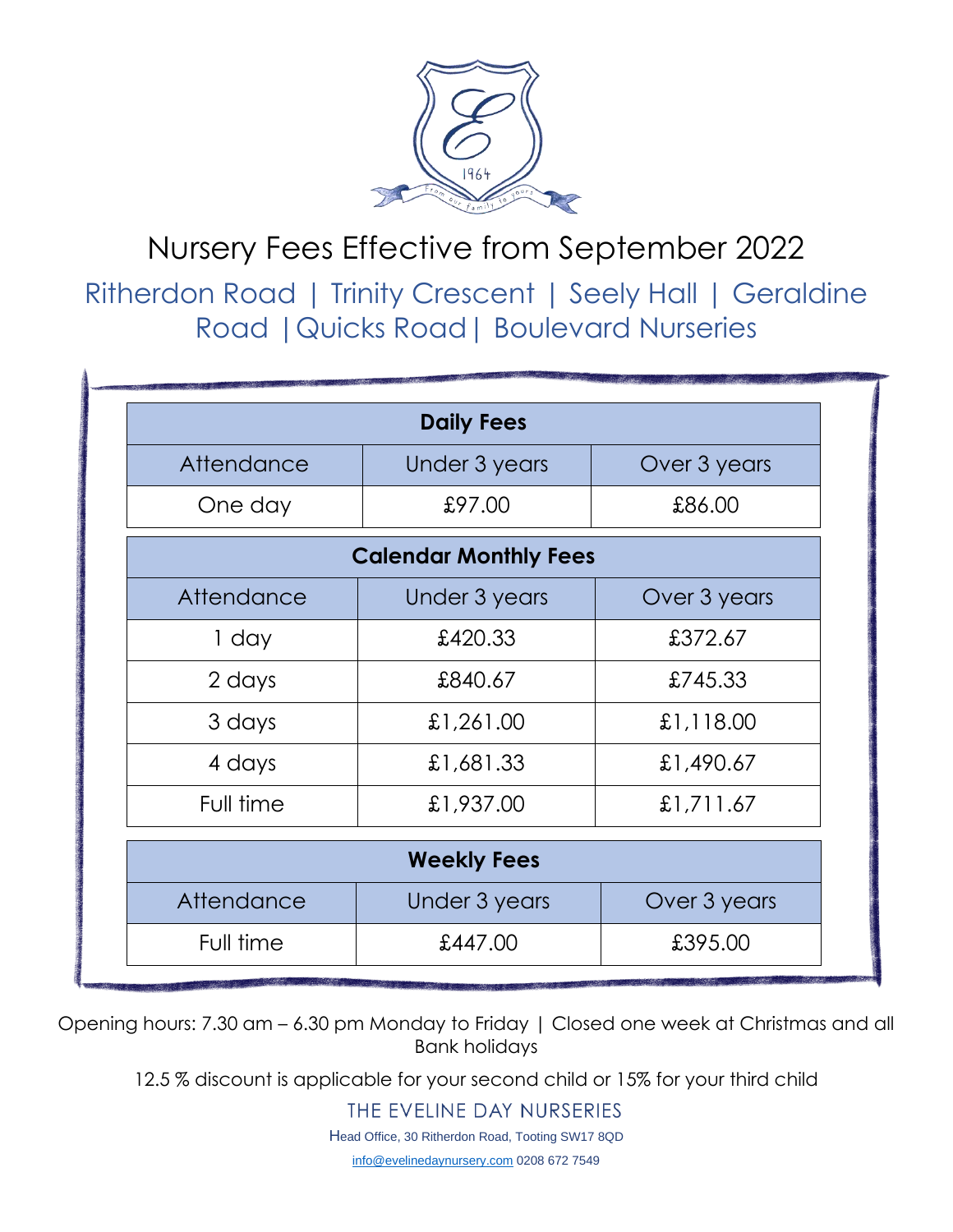

## Nursery Fees Effective from September 2022

## Grand Drive

|            | <b>Daily Fees</b>            |              |
|------------|------------------------------|--------------|
| Attendance | Under 3 years                | Over 3 years |
| One day    | £92.00                       | £82.00       |
|            | <b>Calendar Monthly Fees</b> |              |
| Attendance | <b>Under 3 years</b>         | Over 3 years |
| 1 day      | £398.67                      | £355.33      |
| 2 days     | £797.33                      | £710.67      |
| 3 days     | £1,196.00                    | £1,066.00    |
| 4 days     | £1,594.67                    | £1,421.33    |
| Full time  | £1,937.00                    | £1,711.67    |
|            | <b>Weekly Fees</b>           |              |
| Attendance | Under 3 years                | Over 3 years |
| Full time  | £447.00                      | £395.00      |

Opening hours: 7.30 am – 6.30 pm Monday to Friday | Closed one week at Christmas and all Bank holidays

12.5 % discount is applicable for your second child or 15% for your third child

THE EVELINE DAY NURSERIES

Head Office, 30 Ritherdon Road, Tooting SW17 8QD

[info@evelinedaynursery.com](mailto:info@evelinedaynursery.com) 0208 672 7549